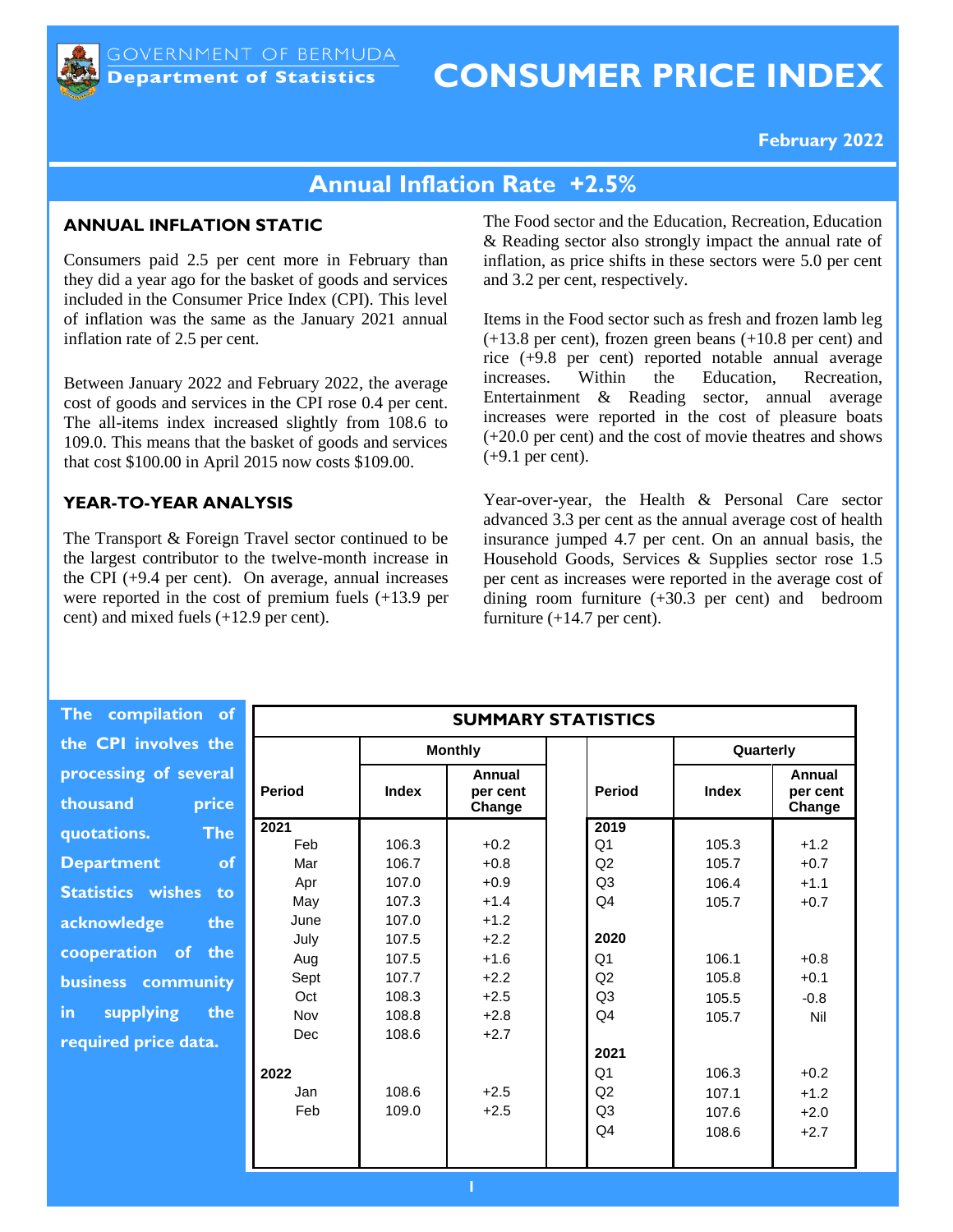### **MONTH-TO-MONTH ANALYSIS**

### **Transport & Foreign Travel**

The Transport & Foreign Travel sector climbed 2.2 per cent in February due to increases in the average cost of premium fuels (+4.9 per cent), mixed fuels  $(+4.6$  per cent) and cars  $(+0.8$  per cent).

## **Food**

On average, food prices advanced 0.6 per cent in February. Among the main items contributing to the increase were eggs  $(+3.1$  per cent), fresh milk  $(+1.9)$ per cent) and spices (+1.6 per cent).

## **Education, Recreation, Entertainment & Reading**

The combined increases in the average cost of pleasure boats (+3.5 per cent), personal computers (+1.3 per cent) and televisions (+0.7 per cent) led to a 0.4 per cent increase in the Education, Recreation, Entertainment & Reading sector.

## **Household Goods, Services & Supplies**

The Household Goods, Services & Supplies sector increased 0.1 per cent for the month. Price increases were reported in the average cost of washers & dryers (+5.3 per cent), stoves (+4.9 per cent) and refrigerators (+2.8 per cent).

## **Rent**

The Rent sector was static as the average cost of properties subject to rent control rose fractionally (+0.1 per cent).

## **Health & Personal Care**

Despite the 0.3 per cent increase in self-prescribed medicines and household medical supplies, the Health & Personal Care sector was unchanged.



## **Tobacco & Liquor**

The Tobacco & Liquor sector was up 0.1 per cent. On average, consumers paid 0.6 per cent more for wines.

## **Clothing & Footwear**

The Clothing & Footwear sector reported no price movement for the month.

## **Fuel & Power**

Following a 2.0 per cent decrease in January, the Fuel & Power sector was unchanged in February.

## **COMPUTING PRICE INCREASES**

The Department of Statistics receives calls daily requesting the rate of inflation over specific periods of time. The following calculations are provided to guide users as to how to compute rates of price increases. The monthly index numbers can be obtained from our website: [https://www.gov.bm/department/statistics.](https://www.gov.bm/department/statistics) 

#### **A) Month-to-Month Price Change**

The price change between February 2020 and January 2020 is calculated as follows:

 $=\frac{\text{Feb }20 \text{ index } - \text{ Jan }20 \text{ index}}{100} \times 100$ Jan 20 index

 $=\frac{106.1-106.3}{2} \times 100$ 106.3

 $=-0.2\%$ 

#### **B) Year-to-Year Price Change**

The price change between March 2020 and March 2019 is calculated as follows:

$$
= \frac{\text{M} \text{ar } 20 \text{ index } - \text{M} \text{ar } 19 \text{ index}}{\text{M} \text{ar } 19 \text{ index}} \times 100
$$

$$
=\frac{105.9-105.6}{105.6}\times100
$$

$$
= 0.3\%
$$

## **C) Particular Period Price Change**

The price change between February 2020 and March 2018 is calculated as follows:

 $=\frac{\text{Feb }20 \text{ index } - \text{Mar }18 \text{ index}}{100} \times 100$ Mar 18 index

$$
=\frac{106.1-104.3}{104.3}\times100
$$

 $=1.7%$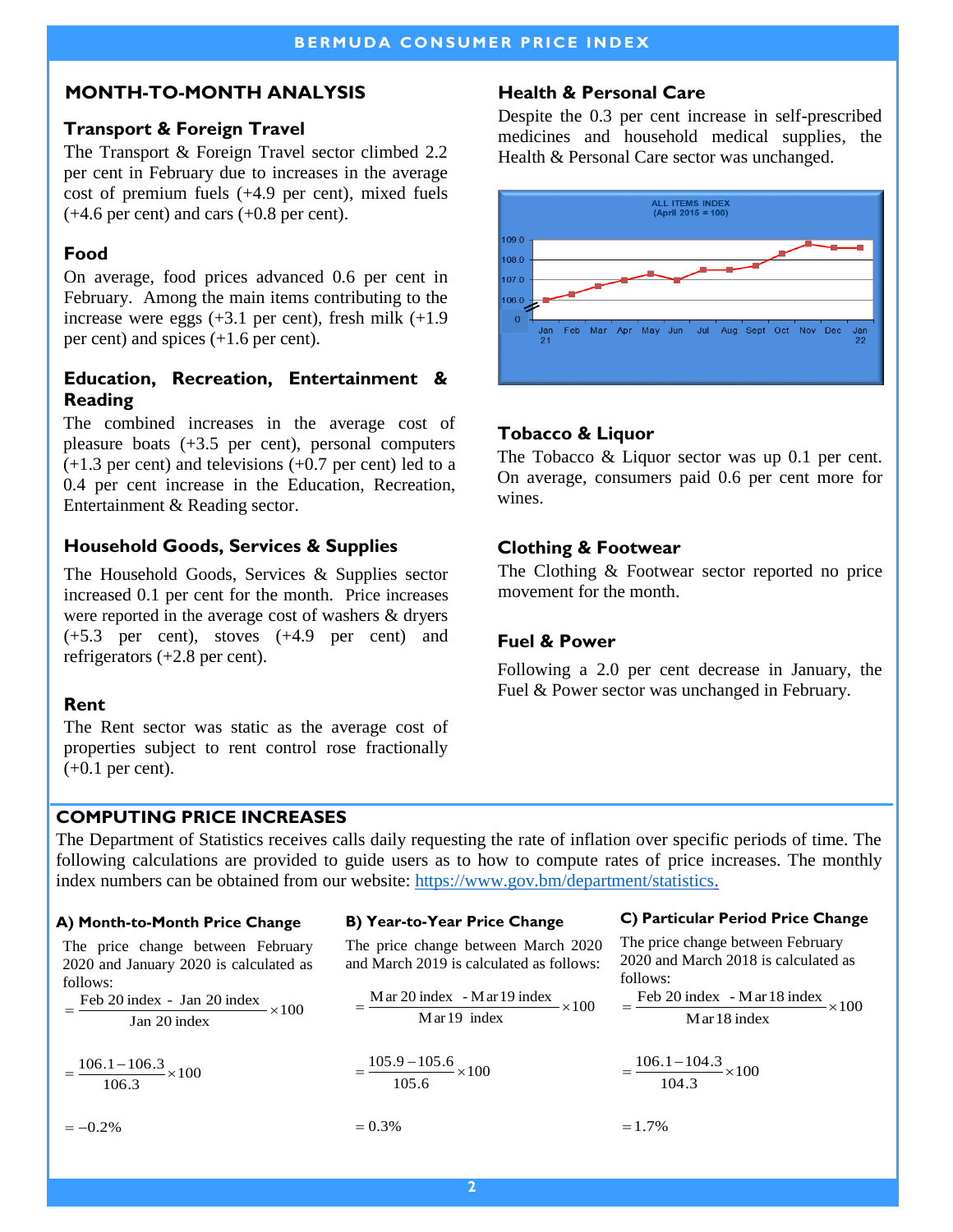#### **APRIL 2015 = 100**

|                                  |                  |               |               | <b>Clothing</b> | <b>Tobacco</b>             | Fuel          | Household<br>Goods, |                  | Education.<br><b>Transport Recreation,</b> | Health &         |
|----------------------------------|------------------|---------------|---------------|-----------------|----------------------------|---------------|---------------------|------------------|--------------------------------------------|------------------|
|                                  |                  |               |               | &               | &                          | &             | Services &          | & Foreign        | Entertain.                                 | Personal         |
|                                  | <b>All Items</b> | Food          | Rent          | <b>Footwear</b> | Liquor                     | Power         | <b>Supplies</b>     | <b>Travel</b>    | & Reading                                  | Care             |
| 2013<br><b>WEIGHT</b>            | 1000             | 115           | 267           | 25              | 31                         | 39            | 116                 | 130              | 147                                        | 130              |
| <b>ANNUAL AVERAGE (per cent)</b> |                  |               |               |                 |                            |               |                     |                  |                                            |                  |
| 2017                             | $+1.9$           | $+2.2$        | $+0.1$        | $+1.5$          | $+7.8$                     | $+7.8$        | $+0.5$              | $+3.6$           | $+2.0$                                     | $+1.3$           |
| 2018                             | $+1.4$           | $+2.1$        | $+0.2$        | $+1.5$          | $+4.3$                     | $+5.8$        | $-0.2$              | $+0.3$           | $+2.1$                                     | $+3.1$           |
| 2019                             | $+1.0$           | $+2.7$        | $+0.9$        | $+1.9$          | $+3.8$                     | $+1.1$        | Nil                 | $-3.0$           | $+0.4$                                     | $+3.4$           |
| 2020                             | Nil              | $+4.5$        | $-1.8$        | $+0.9$          | $+2.3$                     | $-1.8$        | $+0.3$              | $-4.6$           | $+1.1$                                     | $+2.8$           |
| 2021                             | $+1.5$           | $+0.4$        | $-0.3$        | $+1.0$          | $-0.6$                     | $-5.0$        | $+1.7$              | $+6.4$           | $+2.0$                                     | $+2.3$           |
|                                  |                  |               |               |                 | <b>MONTHLY</b> ( per cent) |               |                     |                  |                                            |                  |
|                                  |                  |               |               |                 |                            |               |                     |                  |                                            |                  |
| 2020                             | $+0.9$           | $+0.8$        | $+0.9$        | Nil             | $-0.4$                     | Nil           | $+0.3$              | $+2.2$           | $+0.1$                                     | Nil              |
| Jan<br>Feb                       | $-0.2$           | Nil           | $-0.5$        | Nil             | $+0.8$                     | Nil           | $+0.1$              | $-0.7$           | Nil                                        | Nil              |
| Mar                              | $-0.2$           | $-0.3$        | $-0.4$        | Nil             | $+0.6$                     | Nil           | Nil                 | $-0.6$           | $-0.1$                                     | Nil              |
| Apr                              | $+0.1$           | $+0.8$        | $-0.3$        | $+0.5$          | $+0.8$                     | Nil           | $+0.1$              | $-1.7$           | $+0.1$                                     | $+1.2$           |
| May                              | $-0.2$           | $+0.7$        | $-0.9$        | Nil             | $-0.5$                     | Nil           | Nil                 | $+0.1$           | Nil                                        | Nil              |
| Jun                              | $-0.1$           | $+0.2$        | $-0.5$        | Nil             | $+0.1$                     | Nil           | Nil                 | $-0.4$           | $+0.1$                                     | Nil              |
| Jul                              | $-0.5$           | $+0.1$        | $-0.4$        | Nil             | $-0.2$                     | $-3.4$        | $+0.1$              | $-1.9$           | Nil                                        | Nil              |
| Aug                              | $+0.6$           | $+0.5$        | $+0.3$        | Nil             | $+0.3$                     | Nil           | $+0.1$              | $+0.2$           | $+1.7$                                     | $+0.8$           |
| Sept                             | $-0.4$           | $+0.3$        | $-1.3$        | Nil             | $+0.9$                     | Nil           | $+0.1$              | $-1.3$           | $+0.1$                                     | Nil              |
| Oct                              | $+0.3$           | $+0.1$        | $+1.2$        | $+0.2$          | $-0.6$                     | Nil           | $+0.3$              | $+0.1$           | $+0.1$                                     | Nil              |
| Nov                              | $+0.1$           | $-0.2$        | $-0.2$        | Nil             | $+0.1$                     | Nil           | $+0.2$              | $+1.5$           | $-0.2$                                     | Nil              |
| Dec                              | $-0.1$           | $-0.3$        | $+0.5$        | Nil             | $-0.6$                     | Nil           | $+0.7$              | $-2.2$           | $-0.1$                                     | Nil              |
| 2021                             |                  |               |               |                 |                            |               |                     |                  |                                            |                  |
| Jan                              | $+0.3$           | $+0.1$        | $+0.5$        | $+0.5$          | $+0.3$                     | $+1.0$        | Nil                 | $+1.5$           | $-0.1$                                     | Nil              |
| Feb                              | $+0.3$           | $+0.3$        | Nil           | Nil             | $-0.8$                     | Nil           | Nil                 | $+2.2$           | $+0.2$                                     | Nil              |
| Mar                              | $+0.4$           | $+0.3$        | $+0.2$        | Nil             | Nil                        | Nil           | Nil                 | $+2.2$           | Nil                                        | Nil              |
| Apr                              | $+0.3$           | Nil           | Nil           | $-0.6$          | $+0.1$                     | $+1.5$        | $+0.3$              | $+0.7$           | Nil                                        | $+1.1$           |
| May                              | $+0.3$           | $-0.1$        | $-0.7$        | Nil             | $-0.1$                     | $+0.2$        | $+0.3$              | $+3.7$           | $+0.1$                                     | Nil              |
| Jun                              | $-0.3$           | $+0.5$        | $-0.3$        | Nil             | $-1.3$                     | $-14.1$       | Nil                 | $+0.8$           | $+0.9$                                     | $+0.7$           |
| Jul                              | $+0.5$           | $+0.1$        | $+0.2$        | $+1.1$          | $+0.1$                     | $+2.8$        | Nil                 | $+1.5$           | $+0.1$                                     | Nil              |
| Aug                              | Nil              | $+0.5$        | $+0.6$        | Nil             | $+0.3$                     | Nil           | $+0.1$              | $-1.8$           | $+0.1$                                     | Nil              |
| Sept                             | $+0.2$           | $+0.3$        | $-0.4$        | Nil             | $+0.2$                     | Nil           | Nil                 | $+0.2$           | $+1.2$                                     | Nil              |
| Oct                              | $+0.6$           | $+0.2$        | $-0.4$        | $+0.3$          | Nil                        | $+6.9$        | $+0.5$              | $+3.1$           | $+0.1$                                     | $-0.2$           |
| Nov<br>Dec                       | $+0.5$<br>$-0.2$ | $+1.7$<br>Nil | $+0.1$<br>Nil | Nil<br>Nil      | $+2.3$<br>$-0.3$           | Nil<br>$+0.2$ | Nil<br>$+0.1$       | $-1.1$<br>$-1.4$ | $+0.4$<br>Nil                              | $+1.5$<br>$-0.1$ |
|                                  |                  |               |               |                 |                            |               |                     |                  |                                            |                  |
| 2022                             |                  |               |               |                 |                            |               |                     |                  |                                            |                  |
| Jan                              | Nil              | $+0.8$        | $+0.1$        | $-0.1$          | $-0.1$                     | $-2.0$        | $+0.2$              | $-0.8$           | $+0.1$                                     | $+0.1$           |
| Feb                              | $+0.4$           | $+0.6$        | Nil           | Nil             | $+0.1$                     | Nil           | $+0.1$              | $+2.2$           | $+0.4$                                     | Nil              |
| <b>Feb '22</b>                   | 109.0            | 119.4         | 100.0         | 108.2           | 126.4                      | 101.7         | 106.1               | 103.4            | 114.1                                      | 119.1            |
| Feb '22<br>Feb '21               | $+2.5$           | $+5.0$        | $-0.6$        | $+0.7$          | $+1.3$                     | $+0.3$        | $+1.5$              | $+9.4$           | $+3.2$                                     | $+3.3$           |